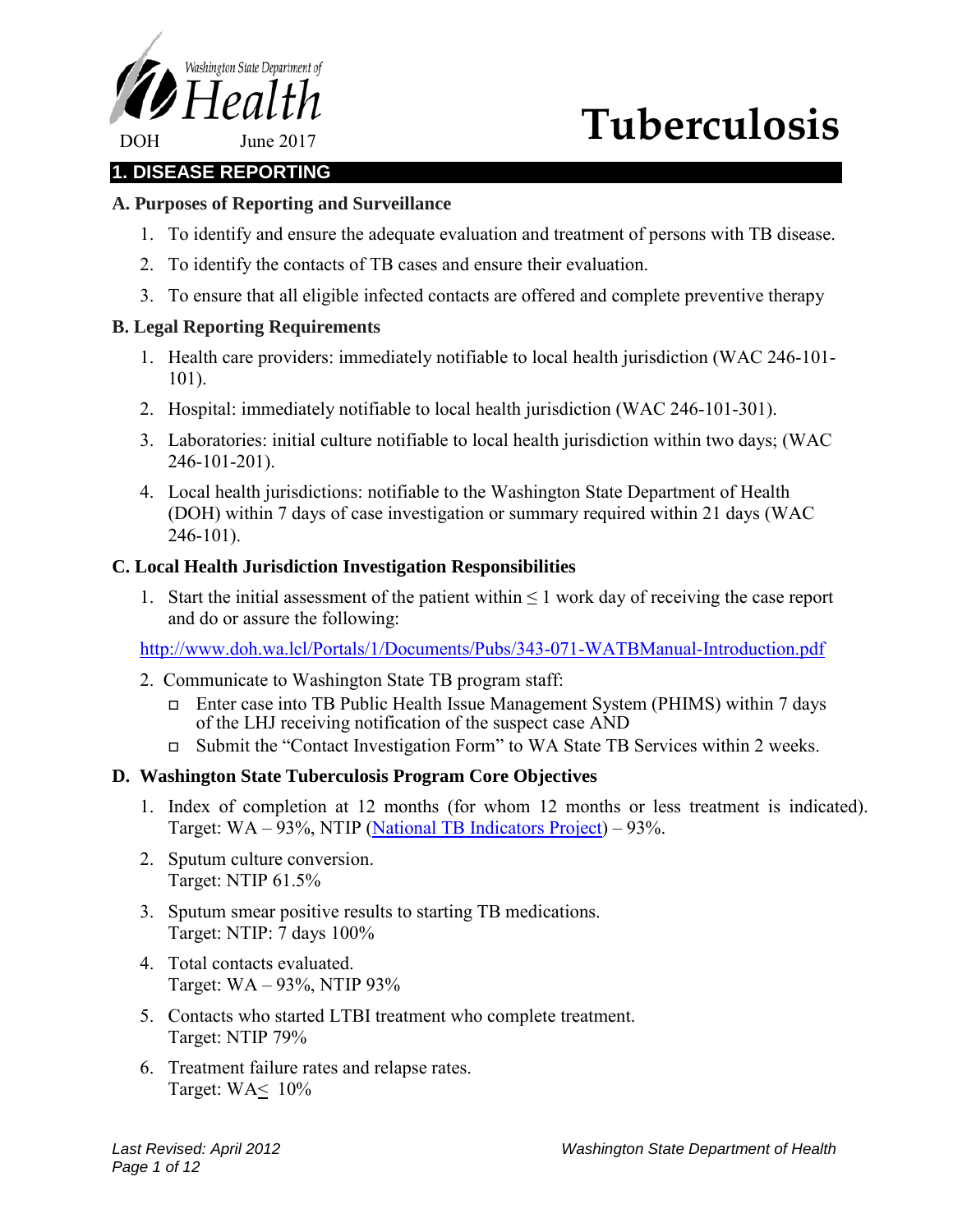# **2. THE DISEASE AND ITS EPIDEMIOLOGY**

#### **A. Etiologic Agent**

**Tuberculosis**, **MTB**, or **TB** (short for *tubercle [bacillus](http://en.wikipedia.org/wiki/Bacillus_(shape))*) is a common, and in many cases lethal, [infectious disease](http://en.wikipedia.org/wiki/Infectious_disease) caused by various strains of [mycobacteria](http://en.wikipedia.org/wiki/Mycobacterium) (MTB Complex) but cultures are most often identified as *[Mycobacterium tuberculosis.](http://en.wikipedia.org/wiki/Mycobacterium_tuberculosis)* (1)

#### **B. Description of Illness**

When droplet nuclei are inhaled, most of the larger particles become lodged in the upper respiratory tract, where infection is unlikely to develop. However, smaller droplet nuclei containing the tubercle bacilli may reach the alveoli, where infection begins.

The tubercle bacilli that reach the alveoli are ingested by alveolar macrophages; the majority of these bacilli are destroyed or inhibited. A small number multiply intracellularly and are released when the macrophages die. These bacilli can spread through the lymphatic channels to regional lymph nodes and then through the bloodstream to more distant tissues and organs, including areas in which TB disease is most likely to develop: the apices of the lungs, the kidneys, the brain, and bone. Extracellular bacilli attract macrophages from the bloodstream. The immune response kills most of the bacilli, leading to the formation of a granuloma. At this point the person has TB infection, which can be detected by using the tuberculin skin test or IGRA (IFN-g release assay). It may take 2-10 weeks for the infected person to develop a positive reaction to the tuberculin skin test. Immune responses soon develop to kill the bacilli. Within 2 to 10 weeks after infection, the immune system is usually able to halt the multiplication of the tubercle bacilli, preventing further spread.

Persons who are infected with *M. tuberculosis,* but who do not have TB disease cannot spread the infection to other people. TB infection in a person who does not have TB disease is not considered a case of TB and is often referred to as latent TB infection (LTBI).

When the immune system is not able to halt the multiplication of tubercle bacilli, TB disease results. TB disease presents as pulmonary TB (70%), extrapulmonary TB (30%), or a combination of the two. The symptoms of pulmonary TB include cough, shortness of breath, chest pain, and hemoptysis; the specific symptoms of extrapulmonary TB depend on the site of disease. Systemic symptoms consistent with TB include fever, chills, night sweats, appetite loss, weight loss, and easy fatigability. (1)

#### **C. Tuberculosis in Washington State**

Since 2001, crude incidence rates of Tuberculosis (TB) in Washington State (WA) have progressed downward to the lowest rate for this period of 3.0 cases per 100,000 population in 2001. For 2011, this WA rate of 3.0 was lower than the national rate of 3.3 cases per 100,000. The 200 WA cases counted in 2011 represent a 15.3% decline from the 236 cases counted the previous year. In 2011, only 7 of Washington's 39 counties recorded 5 or more TB cases. Together, these 7 counties accounted for 92.0% of the 200 cases counted in WA, along with 71.8% of the state's overall population. King County reported 106 cases, Pierce (25), Snohomish (24), Clark (10), Spokane (8), Yakima (6) and Thurston (5). From 2010 to 2011, Pierce County experienced the largest increase in TB incidence (1.8 to 3.1 per 100,000), while Thurston (5.5 to 2.0) and Clark (5.1 to 2.3) counties saw the greatest declines in incidence.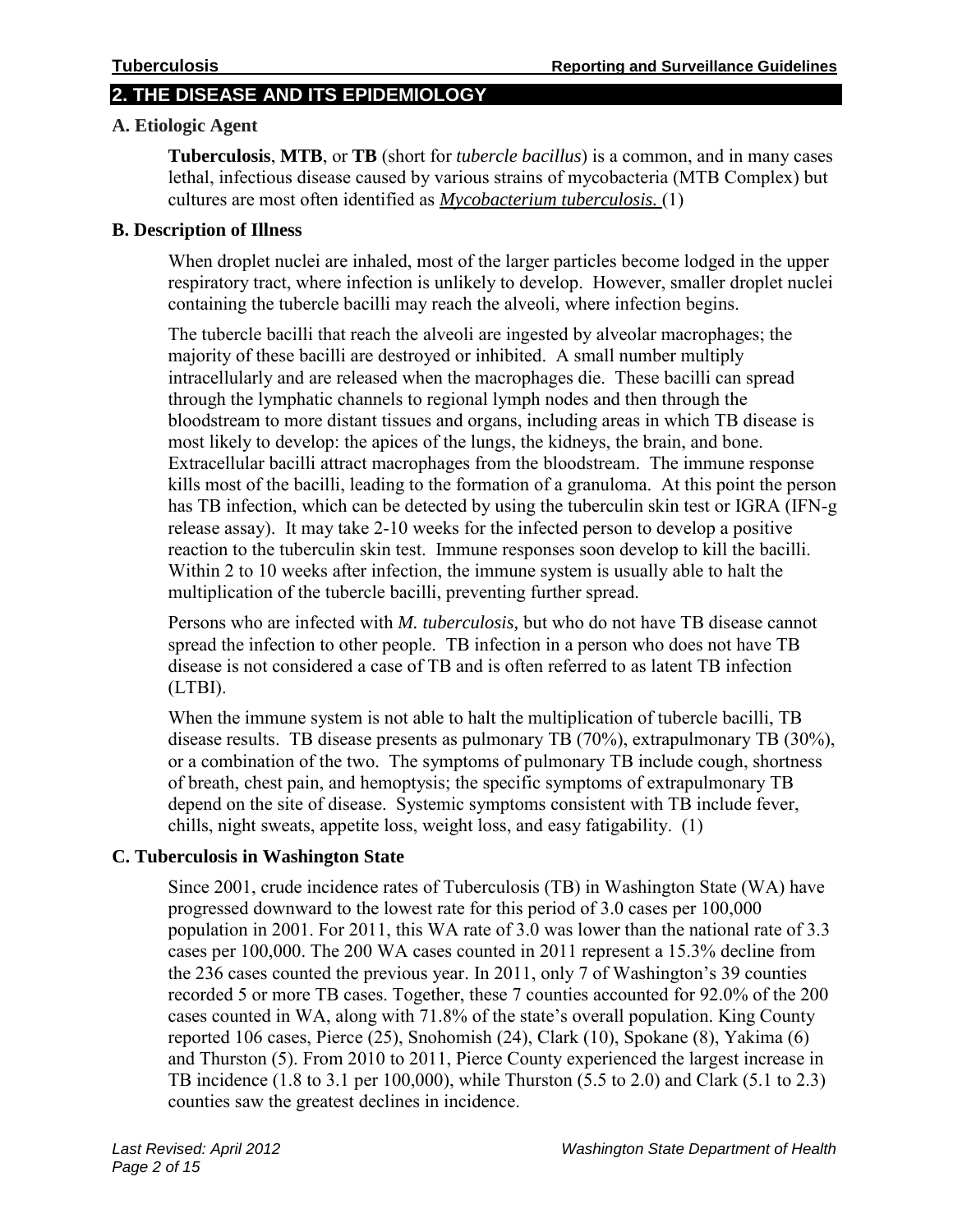The greater proportion of TB disease burden in WA continues to be among our foreignborn residents. In 2011, foreign-born residents accounted for 79.5% of TB cases in WA. More than half (59.1%) of the 2011 foreign-born cases developed disease 5 or more years after arrival to the U.S., while 15.3% developed TB within 12 months of arrival.

Most TB cases among foreign-born people are likely the result of reactivation of infection acquired abroad, although some transmission is occurring in the U.S. The risk of disease among the foreign-born also appears related to chronological age and age at immigration; younger people and those who immigrated at younger ages are at lower risk for subsequent infection with TB.

#### **D. Reservoir**

Primarily humans, rarely other primates; in some areas, diseased cattle, badgers, swine, and other mammals are infected.

#### **E. Modes of Transmission**

TB is spread from person to person through the air. When a person with pulmonary or laryngeal TB coughs, sneezes, speaks, or sings, droplet nuclei containing *M. tuberculosis* are expelled into the air. Depending on the environment, these tiny particles (1–5 microns in diameter) can remain suspended in the air for several hours.

If another person inhales air containing droplet nuclei, transmission may occur. The probability that TB will be transmitted depends on four factors:

- 1. The infectiousness of the person with TB (the number of organisms expelled into the air),
- 2. The environment in which exposure occurred,
- 3. The duration of exposure, and
- 4. The virulence of the organism.

The best way to stop transmission is to isolate patients with infectious TB immediately and start effective TB therapy. Infectiousness declines rapidly after adequate therapy is started, as long as the patient adheres to the prescribed regimen.

Persons at the highest risk of becoming infected with *M. tuberculosis* from exposure to an infectious case are close contacts (such as household members, immediate family, friends and coworkers) who had prolonged, frequent, or intense contact with a person with infectious TB. Close contacts may be family members, roommates, friends, coworkers, or others. Data collected by CDC since 1987 show that infection rates have been relatively stable, ranging from 21% to 23% for the contacts of infectious TB patients.

Extrapulmonary TB is rarely contagious (except for laryngeal TB); however, transmission from extrapulmonary sites has been reported during aerosol-producing procedures, such as autopsies, bronchoscopes, and tissue irrigation. (1)

#### **F. Incubation Period**

From infection to development of a positive Tuberculin Skin Test (TST) or IGRA is 2 to 10 weeks. The risk of developing tuberculosis disease is highest during the 6 months after infection and remains high for 2 years; however, many years can elapse between initial infection and disease. HIV infection and other immunosuppressive diseases increase the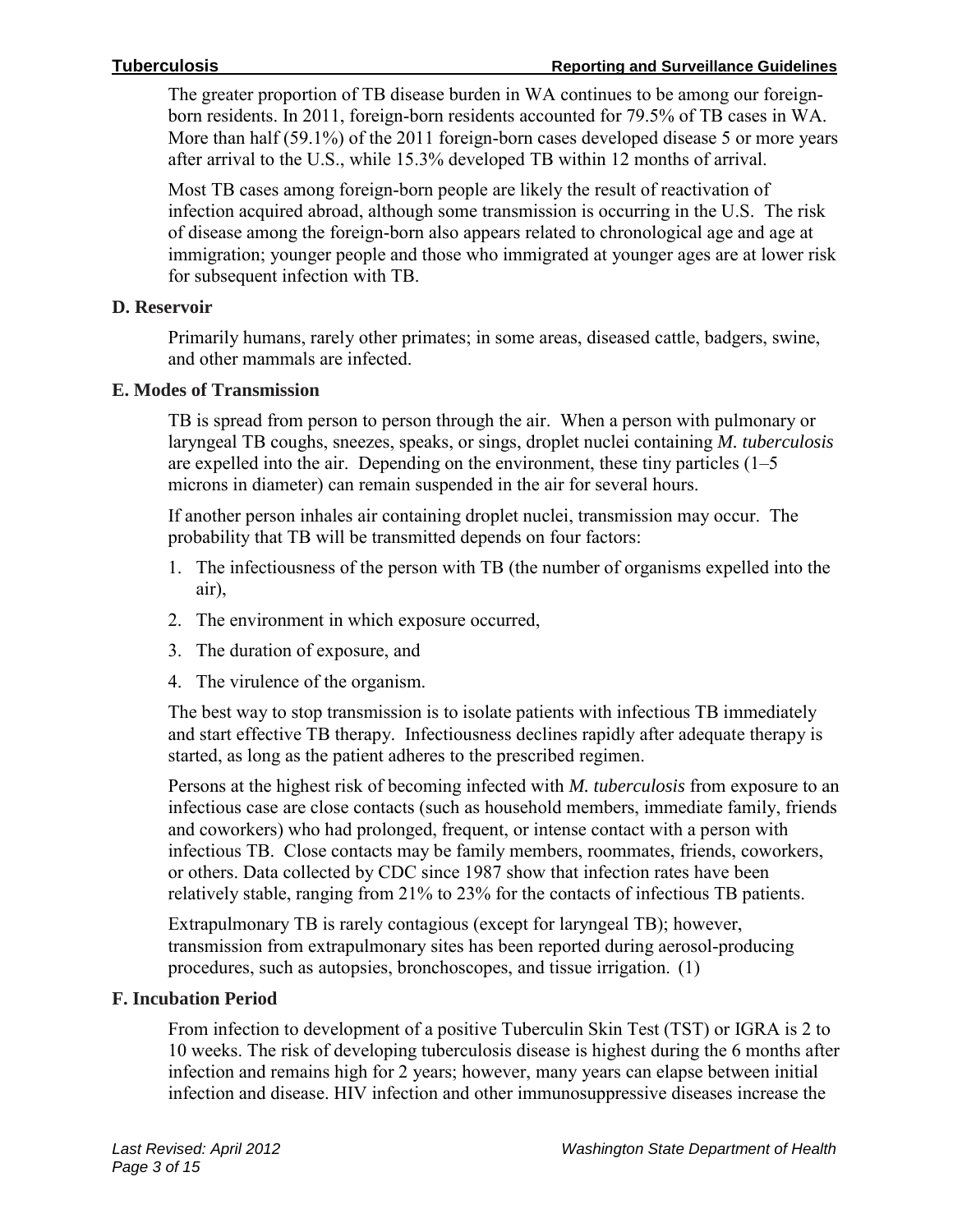subsequent risk of infection progressing to disease as well as shortening the incubation period.

# **G. Period of Communicability**

Determining the infectious period focuses the investigation on those contacts most likely to be at risk for infection and sets the time frame for testing contacts. Because the start of the infectious period cannot be determined with precision by available methods, a practical estimation is necessary. On the basis of expert opinion, a person should be considered infectious approximately 3 months prior to diagnosis. In certain circumstances, persons may have been communicable for longer than three months prior to diagnosis.) For example, a patient (or the patient's associates) might have been aware of protracted illness (in extreme cases, >1 year). Information from the patient interview and from other sources should be assembled to assist in estimating the infectious period. Helpful details are the approximate dates that TB symptoms were noticed, mycobacteriologic results, and extent of disease (especially the presence of large lung cavities, which imply prolonged illness and infectiousness).

# **H. Treatment**

For most patients, the preferred regimen for treating TB disease consists of an initial 2 month phase of four drugs: isoniazid, rifampin, pyrazinamide, and ethambutol followed by a 4-month continuation phase of isoniazid and rifampin. Streptomycin may be substituted for ethambutol, but must be given by injection. Ethambutol (or streptomycin) can be discontinued when drug susceptibility results show the infecting organism to be fully drug-susceptible. TB treatment regimens may need to be altered for HIV-positive patients taking HIV protease inhibitors. Whenever possible, the care for HIV-related TB should be provided by or in consultation with experts in the management of both TB and HIV disease. The major determinant of the outcome of treatment is patient adherence to the drug regimen. Thus, careful attention should be paid to measures designed to foster adherence, and treating all patients with directly observed therapy (DOT) is strongly recommended.

Multidrug-resistant TB (i.e., TB resistant to both isoniazid and rifampin) presents difficult treatment problems and requires expert consultation. The consequences of treatment failure and further acquired drug resistance make DOT a high priority for cases of drug-resistant TB.

For additional information regarding treatment of TB: [http://www.doh.wa.lcl/Portals/1/Documents/Pubs/343-071-WATBManual-](http://www.doh.wa.lcl/Portals/1/Documents/Pubs/343-071-WATBManual-TreatmentofTBDisease.pdf)[TreatmentofTBDisease.pdf](http://www.doh.wa.lcl/Portals/1/Documents/Pubs/343-071-WATBManual-TreatmentofTBDisease.pdf) 

# **3. CASE DEFINITIONS**

# **A. Laboratory Case Definition**

• Isolation of M. tuberculosis complex from a clinical specimen. The use of rapid identification techniques for M. tuberculosis performed on a culture from a clinical specimen, such as DNA probes and high-pressure liquid chromatography (HPLC), is acceptable under this criterion.

**OR**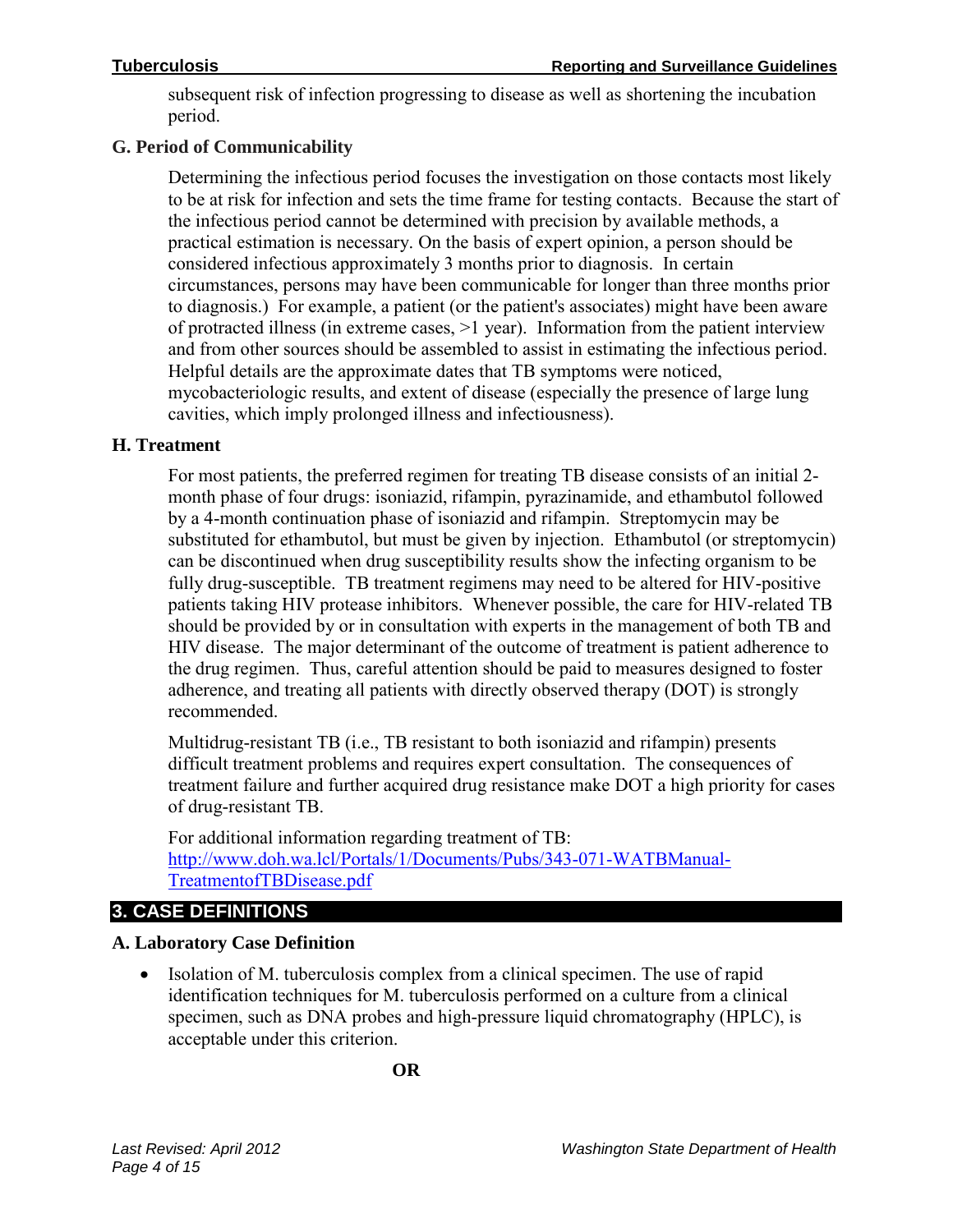• Demonstration of M. tuberculosis from a clinical specimen by nucleic acid amplification (NAA) test. NAA tests must be accompanied by cultures of mycobacterial species. However, for surveillance purposes, CDC will accept results obtained from NAA tests approved by the Food and Drug Administration (FDA) and used according to the approved product labeling on the package insert, or a test produced and validated in accordance with applicable FDA and Clinical Laboratory Improvement Amendments (CLIA) regulations.

### **OR**

- Demonstration of acid-fast bacilli (AFB) in a clinical specimen when a culture has not been or cannot be obtained or is falsely negative or contaminated; historically this criterion has been most commonly used to diagnose TB in the postmortem setting.
- **B. Clinical Case Definition.** In the absence of laboratory confirmation of M. tuberculosis complex after a diagnostic process has been completed, person must have all of the following criteria for clinical TB:
	- Evidence of TB infection based on a positive tuberculin skin test result or positive interferon gamma release assay for M. tuberculosis

#### **AND**

• One of the following:

(1) Signs and symptoms compatible with current TB disease, such as an abnormal chest radiograph or abnormal chest computerized tomography scan or other chest imaging study

#### **OR**

(2) Clinical evidence of current disease (e.g., fever, night sweats, cough, weight loss, hemoptysis)

#### **AND**

• Current treatment with two or more anti-TB medications

# **4. DIAGNOSIS AND LABORATORY SERVICES**

#### **A. Diagnosis**

Persons suspected of having TB should be referred for a medical evaluation, which should include:

- a medical history
- a physical examination
- a test for TB including
- a Mantoux or IGRA
- a chest radiograph
- any appropriate bacteriologic or histologic examinations.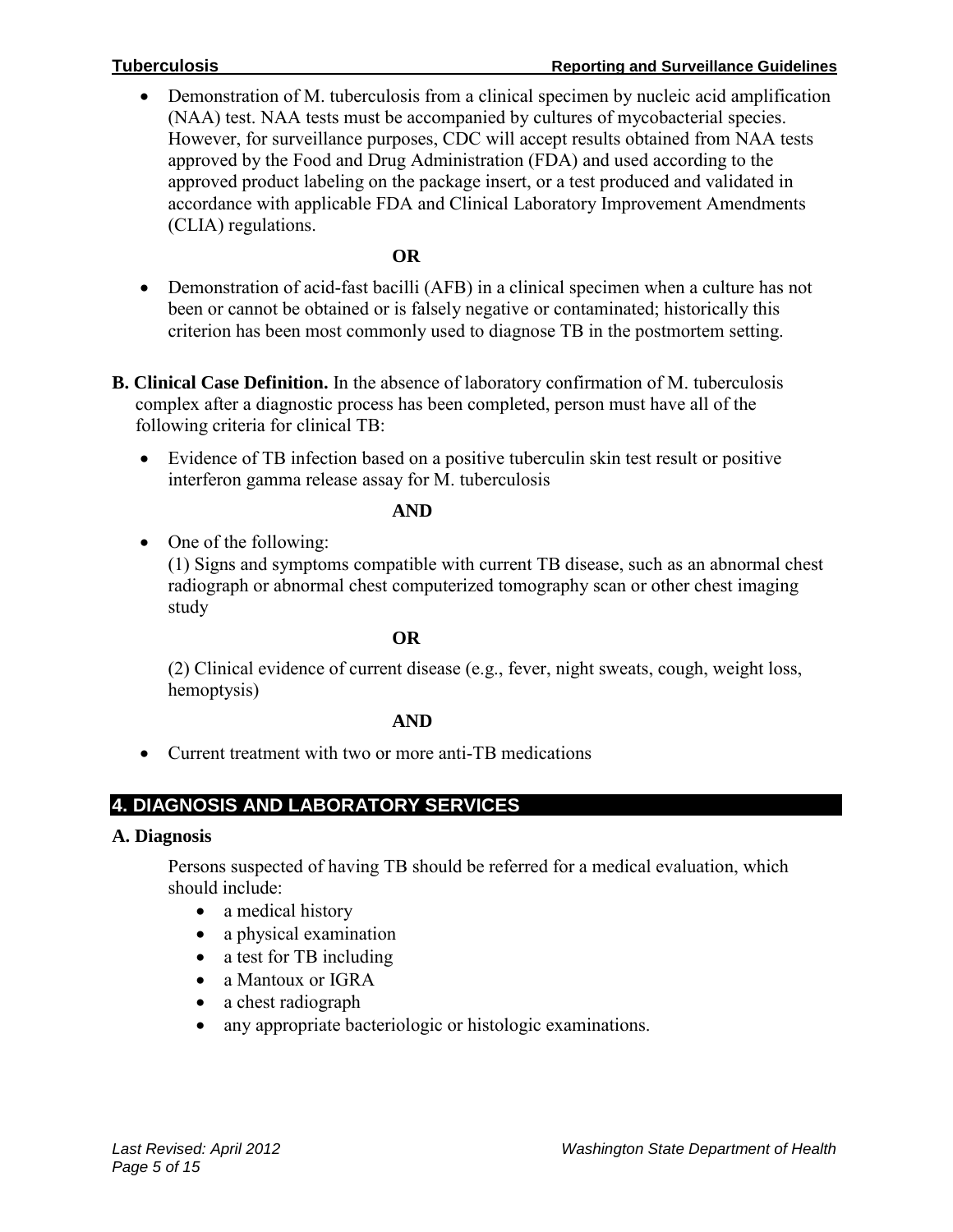Positive bacteriologic cultures for *M. tuberculosis* confirm the diagnosis of TB. Clinicians should not wait for bacteriologic culture results before starting therapy. Therapy should be started when the potential risks of TB exceed the risk of therapy.

[http://www.doh.wa.lcl/Portals/1/Documents/Pubs/343-071-WATBManual-](http://www.doh.wa.lcl/Portals/1/Documents/Pubs/343-071-WATBManual-LaboratoryServices.pdf)[LaboratoryServices.pdf](http://www.doh.wa.lcl/Portals/1/Documents/Pubs/343-071-WATBManual-LaboratoryServices.pdf) 

# **B. Tests Available at Washington State Public Health Laboratory (WA PHL)**

All laboratories that identify a positive M. tuberculosis specimen on Washington residents are required to submit a reference isolate to the WA PHL. The PHL Mycobacteriology Unit serves as a reference laboratory for the identification of mycobacterial strains as well as performing several other diagnostic tests. It also facilitates referral of all culture and specimens for genotyping and specimens needing molecular detection of drug resistance.

| Test                                             | Description                                                                                                                                                                                                                                                                                                                                                                                                      | <b>Laboratory Turnaround Times</b>                                                                                                                                       |
|--------------------------------------------------|------------------------------------------------------------------------------------------------------------------------------------------------------------------------------------------------------------------------------------------------------------------------------------------------------------------------------------------------------------------------------------------------------------------|--------------------------------------------------------------------------------------------------------------------------------------------------------------------------|
| Acid-Fast Bacilli (AFB) Smear                    |                                                                                                                                                                                                                                                                                                                                                                                                                  |                                                                                                                                                                          |
|                                                  | • Provides the physician with a<br>preliminary confirmation of the<br>diagnosis. It usually is the first<br>bacteriologic evidence of the<br>presence of mycobacteria in a<br>clinical specimen.<br>· If positive, gives a semiquantitative<br>estimate of the number of bacilli<br>being excreted (which is of vital<br>clinical and epidemiologic<br>importance in assessing the<br>patient's infectiousness). | • Within 24 hours from receipt of<br>specimen in the laboratory.47                                                                                                       |
| <b>Nucleic Acid Amplification (NAA)</b><br>Assay |                                                                                                                                                                                                                                                                                                                                                                                                                  |                                                                                                                                                                          |
|                                                  | • A test done on sputum specimens<br>for the direct and rapid identification<br>of the Mycobacterium tuberculosis<br>complex.<br>• Allows for the amplification of<br>specific target sequences of nucleic<br>acids that will be detected by a<br>nucleic acid probe.<br>• Does not replace the need for<br>routine AFB smear and culture.49                                                                     | • Within 2-3 working days from<br>receipt of specimen in the laboratory<br>.50,51                                                                                        |
| Culture                                          |                                                                                                                                                                                                                                                                                                                                                                                                                  |                                                                                                                                                                          |
|                                                  | • Usually necessary for species<br>identification of all clinical specimens<br>suspected of containing<br>mycobacteria.<br>• Is required for drug susceptibility<br>testing and genotyping.                                                                                                                                                                                                                      | . Mycobacterial growth detection:<br>within 14 days from specimen<br>collection<br>· Identification of mycobacteria:<br>within 21 days from specimen<br>collection 52.53 |

#### **Table 1: Bacteriologic Tests Performed at WA PHL**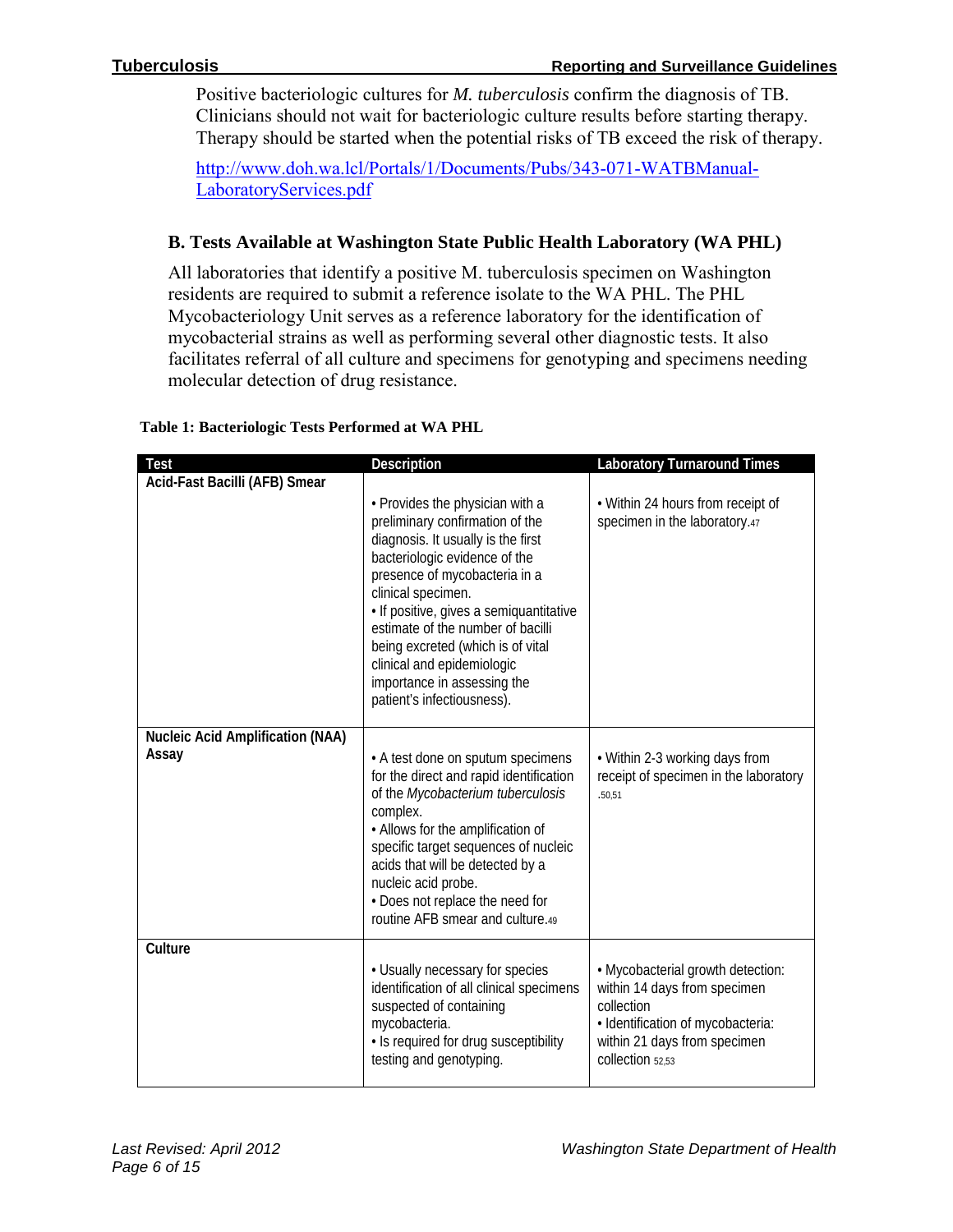| <b>Drug Susceptibility Testing</b>                   | • For first-line drugs: Is performed on<br>initial isolates of all patients to<br>identify an effective antituberculosis<br>regimen.<br>• For both first-line and second-line<br>drugs: Is repeated on interim<br>isolates when a patient remains<br>culture-positive after 3 months of<br>treatment.54,55                                                                                                                    | • First-line drugs: within 30 days<br>from specimen collection.<br>· Second-line drugs: within 4 weeks<br>from date of request. 56,57                                                                                                                                                                                                                                                                                                                 |
|------------------------------------------------------|-------------------------------------------------------------------------------------------------------------------------------------------------------------------------------------------------------------------------------------------------------------------------------------------------------------------------------------------------------------------------------------------------------------------------------|-------------------------------------------------------------------------------------------------------------------------------------------------------------------------------------------------------------------------------------------------------------------------------------------------------------------------------------------------------------------------------------------------------------------------------------------------------|
| Drug Resistance Screening by<br>Sequencing<br>(DRSS) | • Allows rapid confirmation of MDR<br>TB through the identification of<br>genetic mutations associated with<br>RIF and INH resistance - MDR<br>case. Also the DRSS examines the<br>genetic loci that are associated with<br>resistance to the most effective<br>second-line drugs, fluroquinolones<br>(FQ) and the injectables amakacin<br>(AMK), kanamycin (KAN) and<br>capreomycin (CAP) will be<br>examined. <sub>58</sub> | • DRSS results are available within<br>3-4 business days from the receipt<br>of specimen at the WA PHL<br>laboratory.<br>• DRSS is a presumptive test and<br>needs to be confirmed by traditional<br>susceptibility testing. WA PHL<br>performs confirmation for the First<br>line drugs (up to 14 days MTBC<br>identification) and Second line drug<br>(28 days from the receipt of the<br>specimen [reference cultures] or<br>MTBC identification). |

#### **C. Specimen Collection**

#### **WA PHL information can be found at:**

[http://www.doh.wa.lcl/PublicHealthandHealthcareProviders/PublicHealthLaborato](http://www.doh.wa.lcl/PublicHealthandHealthcareProviders/PublicHealthLaborato%0b%20%20%20%20%20%20%20%20%20%20%20%20ries.aspx)  [ries.aspx](http://www.doh.wa.lcl/PublicHealthandHealthcareProviders/PublicHealthLaborato%0b%20%20%20%20%20%20%20%20%20%20%20%20ries.aspx)

**Information regarding the TB Specimen Collection kits can be found at:** [http://www.doh.wa.lcl/DesktopModules/DNNCorp/DocumentLibrary/Components/FileD](http://www.doh.wa.lcl/DesktopModules/DNNCorp/DocumentLibrary/Components/FileDownloader/FileDownloaderPage.aspx?pid=1&ift=1&did=4758) [ownloader/FileDownloaderPage.aspx?pid=1&ift=1&did=4758](http://www.doh.wa.lcl/DesktopModules/DNNCorp/DocumentLibrary/Components/FileDownloader/FileDownloaderPage.aspx?pid=1&ift=1&did=4758)

**All specimens should be submitted with a completed PHL FORM**: <http://www.doh.wa.lcl/portals/1/Documents/Pubs/MTBIsolates.pdf>

# **5. ROUTINE CASE INVESTIGATION**

#### **For detailed information regarding case investigations and a Diagnosis of TB Check List, see:**

[http://www.doh.wa.lcl/Portals/1/Documents/Pubs/343-071-WATBManual-](http://www.doh.wa.lcl/Portals/1/Documents/Pubs/343-071-WATBManual-DiagnosisofTBDisease.pdf)[DiagnosisofTBDisease.pdf](http://www.doh.wa.lcl/Portals/1/Documents/Pubs/343-071-WATBManual-DiagnosisofTBDisease.pdf)

# **A. Evaluate the Diagnosis / Assess the Patient**

- **1. When a suspected or confirmed case of tuberculosis (TB) disease is reported to the local public health agency: Receive the case report**
- **2. Take infection control precautions (see Section 6 of TB guidelines)**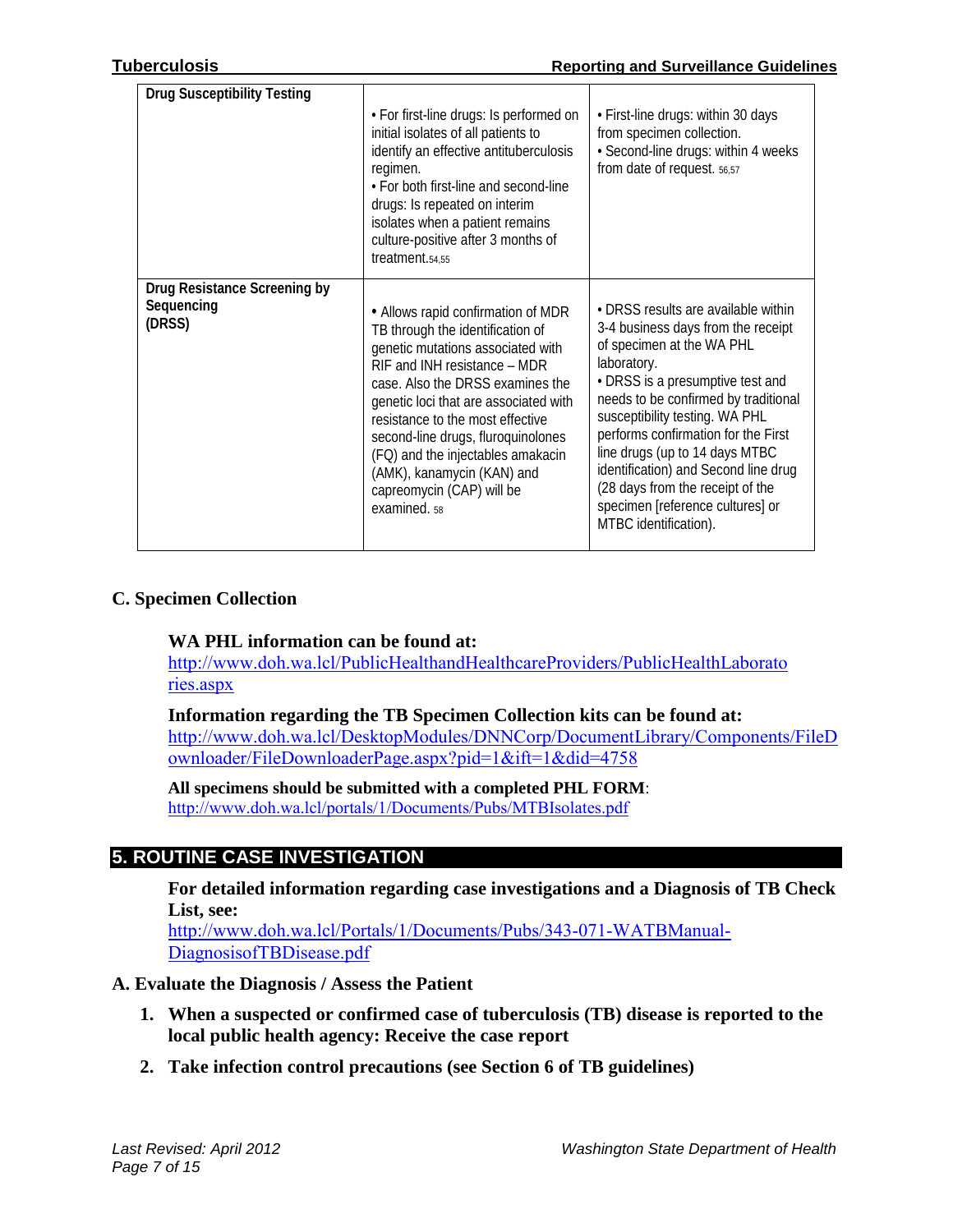#### **3. Perform the initial assessment of the patient:**

- Start the initial assessment within ≤1 business day of the case report for infectious patients; and <3 business days of the case report for others.
- Consult with medical provider, local health officer, or DOH TB Medical Consultant within ≤1 business day of the case report
- Conduct an initial interview of the patient and visit the patient's home:
	- If the patient is hospitalized, conduct the initial assessment during the patient's hospitalization. If the patient is not hospitalized, conduct the initial assessment at the first clinic visit or during a home visit
	- Collect and submit 3 sputum samples for AFB smear and culture (if not done earlier). Obtain specimens 8 to 24 hours apart with one being an early morning specimen
	- Visit the patient's home (if initial visit occurred in the hospital) within  $\leq$ 3 business days of hospital discharge
	- Reinterview the patient within 1 to 2 weeks after the initial interview
- If the patient is hospitalized outside of his or her county of residence: The role of the LHJ TB Program in the county in which the patient is hospitalized is to coordinate with the LHJ TB Program in the county of the patient's residence.
- Assure medical evaluation of the patient within 1 week of referral
- Submit the "Tuberculosis Contact Investigation Form" to WA State TB Services within 2 weeks
- $\Box$  Use the data collected from the physician consultation(s), record review, and patient interviews to complete the following tasks:
	- **Review demographic information**
	- Ascertain the extent of TB illness
	- Review the patient's health history
	- Determine the index patient's infectious period (count 3 months back from start of symptoms-cough, weight loss, fever, chest pain, night sweats)
	- Evaluate the patient's knowledge and beliefs about TB
	- Administer, measure, and interpret a Mantoux TST or IGRA
	- Screen for HIV
	- Obtain baseline biochemistry tests (CBC, liver function) for toxicity monitoring (order tests based on drug regimen and for special situations such as HIV infections, history of liver disease, alcoholism, and pregnancy):
		- 1. Complete blood count
		- 2. Platelets
		- 3. Liver function tests
		- 4. Uric acid measurements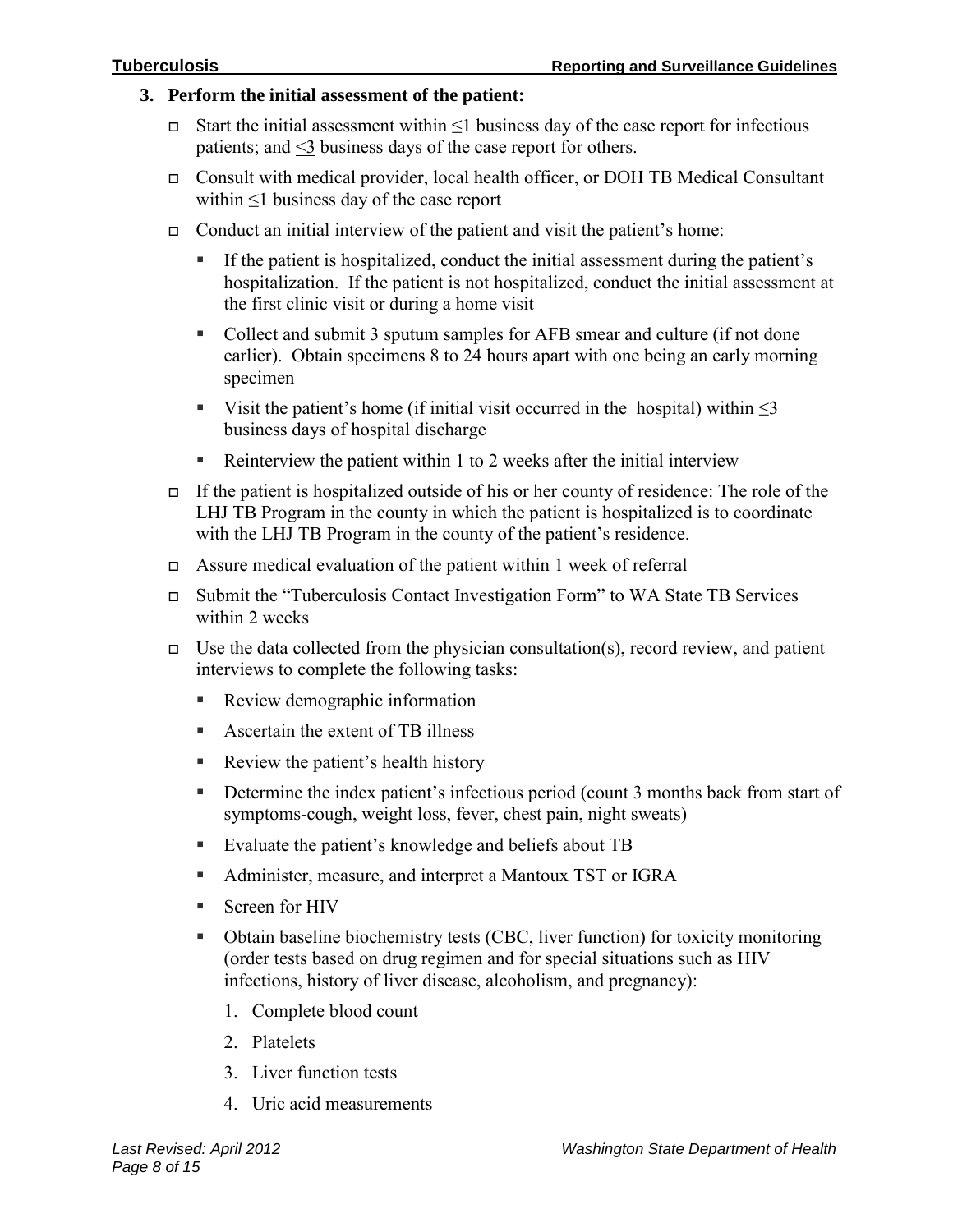- **Assure MD physical exam**
- Assure that face-to-face initial encounters and skin testing or IGRA are conducted among high and medium priority contacts within 7 business days after their being listed in the investigation
- Submit the "TB Contact Investigation Form" to WA State TB Services within 2 weeks

GUIDELINES FOR THE EVALUATION OF PULMONARY TUBERCULOSIS IN ADULTS IN FIVE CLINICAL **SCENARIOS** 

| <b>Patient and Setting</b>                                                                                                                                                                                                                  | <b>Recommended Evaluation</b>                                                                                                                                                                                                                       |  |
|---------------------------------------------------------------------------------------------------------------------------------------------------------------------------------------------------------------------------------------------|-----------------------------------------------------------------------------------------------------------------------------------------------------------------------------------------------------------------------------------------------------|--|
| Any patient with a cough of $\geq 2-3$ weeks'<br>duration                                                                                                                                                                                   | Chest radiograph: if suggestive of tuberculosis<br>(TB)*, collect 3 sputum specimens for acid-fast<br>bacilli (AFB) smear microscopy, culture, and<br>nucleic acid amplification (NAA). NAA testing<br>is available at DOH Public Health Lab (PHL). |  |
| Any patient at high risk for TB with an<br>unexplained illness, including respiratory<br>symptoms of $\geq$ 2–3 weeks' duration                                                                                                             | Chest radiograph: if suggestive of TB, collect 3<br>sputum specimens for AFB smear microscopy,<br>culture, and NAA (available at PHL).                                                                                                              |  |
| Any patient with human immunodeficiency virus<br>(HIV) infection and unexplained cough or fever<br>OR any patient at high risk for TB with a<br>diagnosis of community-acquired pneumonia who<br>has not improved after 7 days of treatment | Chest radiograph; and collect 3 sputum specimens<br>for AFB smear microscopy, culture, and NAA<br>(available at PHL).                                                                                                                               |  |
| Any patient at high risk for TB with incidental<br>findings on chest radiograph suggestive of TB<br>even if symptoms are minimal or absent <sup>†§</sup>                                                                                    | Review of previous chest radiographs, if<br>available, 3 sputum specimens for AFB smear<br>microscopy, NAA (available at PHL), and<br>culture.                                                                                                      |  |
| * Opacities with or without cavitation in the upper lobes or the superior segments of the lower lobes.                                                                                                                                      |                                                                                                                                                                                                                                                     |  |

§ Chest radiograph performed for any reason, including targeted testing for latent TB infection and screening for TB disease.

Source: Adapted from: ATS, CDC, IDSA. Controlling tuberculosis in the United States: recommendations from the American Thoracic Society, CDC, and the Infectious Diseases Society of America. *MMWR* 2005;54(No. RR-12):33.

# **B. Identify Potentially Exposed Persons and Potential Sites of Transmission**

Determine if a contact investigation is needed. Contact investigations are conducted for persons with suspected or confirmed pulmonary, laryngeal, or pleural tuberculosis (TB) disease with the following:

- Pulmonary cavities and/or
- Respiratory specimens positive for acid-fast bacilli (AFB) in the sputum smear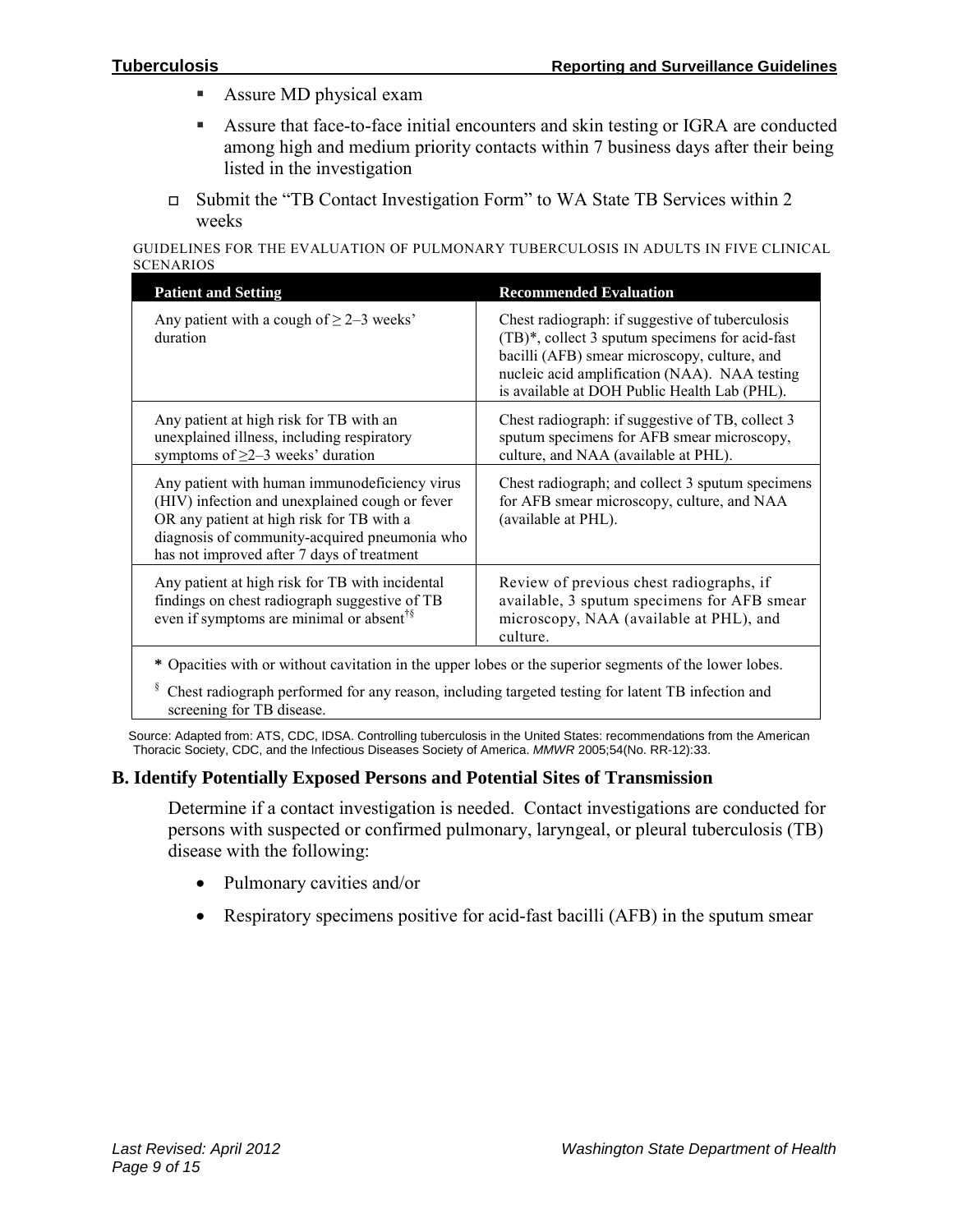

Source: CDC. Guidelines for the investigation of contacts of persons with infectious tuberculosis: recommendations from the National Tuberculosis Controllers Association and CDC, and guidelines for using the QuantiFERON®-TB Gold test for detecting *Mycobacterium tuberculosis* infection, United States. *MMWR*  2005;54(No. RR-15):5.

If an investigation is indicated, start the contact investigation within  $\leq 1$  business day of the case report

- $\Box$  Determine the start of the index patient's infectious period [http://www.doh.wa.lcl/Portals/1/Documents/Pubs/343-071-WATBManual-](http://www.doh.wa.lcl/Portals/1/Documents/Pubs/343-071-WATBManual-ContactInvestigation.pdf)[ContactInvestigation.pdf](http://www.doh.wa.lcl/Portals/1/Documents/Pubs/343-071-WATBManual-ContactInvestigation.pdf)
- $\Box$  At the first patient interview the patient to identify contacts exposed during this period
- Determine places where the patient spent time during the infectious period and where transmission may have occurred
- $\Box$  Time frames for contact evaluation and treatment [http://www.doh.wa.lcl/Portals/1/Documents/Pubs/343-071-WATBManual-](http://www.doh.wa.lcl/Portals/1/Documents/Pubs/343-071-WATBManual-ContactInvestigation.pdf)[ContactInvestigation.pdf](http://www.doh.wa.lcl/Portals/1/Documents/Pubs/343-071-WATBManual-ContactInvestigation.pdf) (pg 9.23)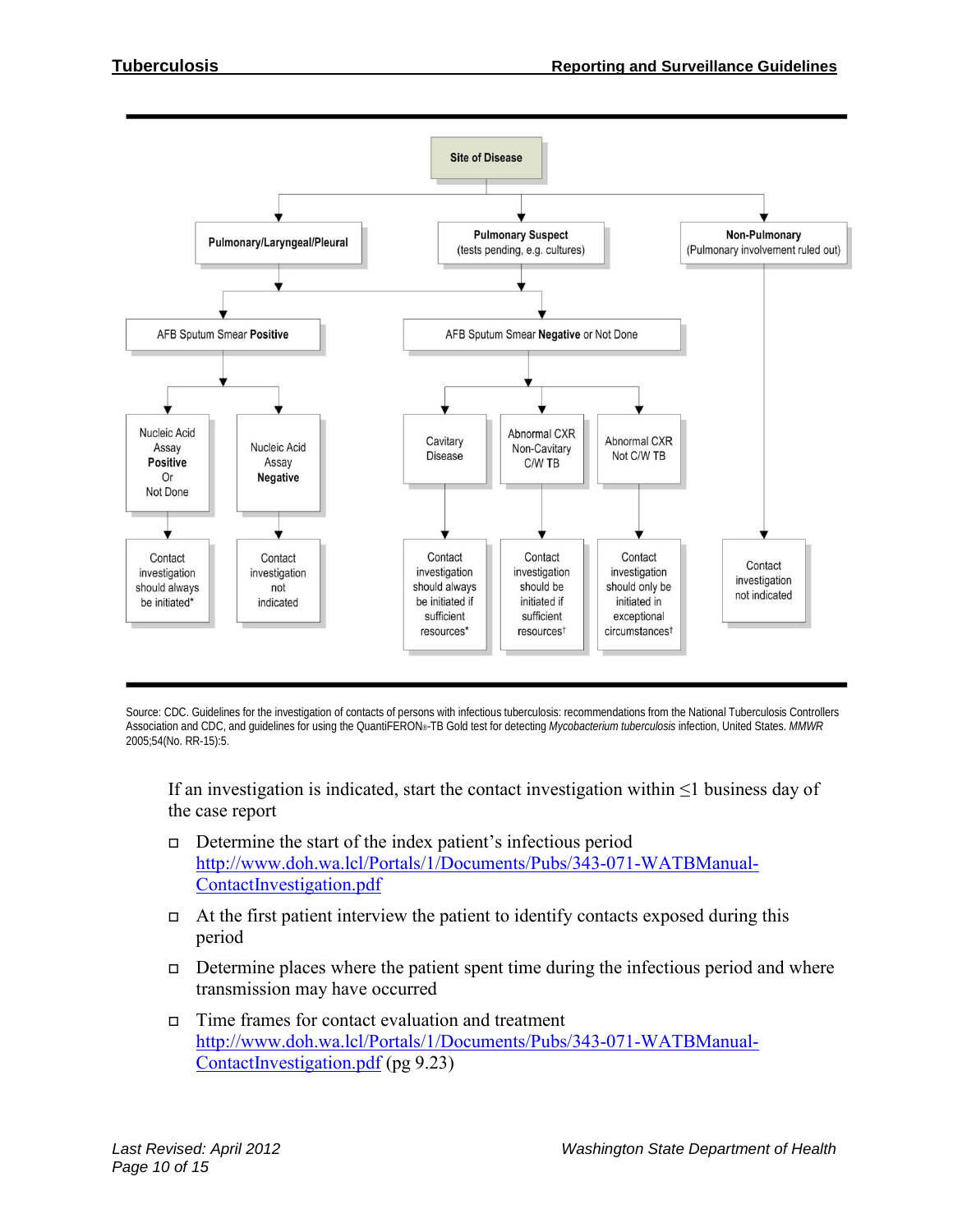#### **C. Environmental Evaluation**

A field investigation includes visiting the patient's home or shelter, workplace/school (if any), and the other places where the patient said he or she spent time while infectious. The field investigation is important and should be done even if the patient interview has already been conducted. The purpose of the field investigation is to evaluate the environmental characteristics of the place or places in which exposure may have occurred. The field investigation may provide additional information for use in the risk assessment and identify additional contacts.

During field visits, the healthcare worker should do the following:

- **Observe environmental characteristics**, such as room size, crowding, and ventilation, to estimate the risk of tuberculosis (TB) transmission.
- **Identify additional contacts** (especially children) and their locating information, such as phone numbers and addresses.
- **Look for evidence of other contacts** who may not be present at the time of the visit (for example, pictures of others who may live in or visit the house, shoes of others who may live in the house, or toys left by children).
- **Interview and apply skin tests (TST's) or draw blood for IGRA testing on highand medium-priority contacts** who are present and arrange for reading the results of the TST's.
	- o [http://www.cdc.gov/mmwr/preview/mmwrhtml/rr5415a1.htm,](http://www.cdc.gov/mmwr/preview/mmwrhtml/rr5415a1.htm) Figure 2
- **Educate the contacts** about the purpose of the contact investigation, the basics of transmission, the risk of transmitting *Mycobacterium tuberculosis* to others, and the importance of testing, treatment, and follow-up for TB infection and disease.
- **Refer contacts who have TB symptoms** to the local health jurisdiction or a community based healthcare provider for a medical evaluation, including radiography and sputum collection.

# **6. CONTROLLING FURTHER SPREAD**

#### **Background**

There are three types of infection control measures. The first are administrative controls, which are primarily aimed at early identification, isolation, and appropriate treatment of infectious patients. The second are environmental controls, which focus on preventing the spread and reducing the concentration of infectious droplet nuclei in the air. The third is personal respiratory protection, which may provide additional protection for healthcare workers in high-risk settings such as isolation rooms and cough-inducing or aerosolgenerating procedures.

Personal Respiratory Protection:

Although administrative controls and environmental controls are most effective in controlling the spread of TB, they do not eliminate the risk of transmission entirely. Personal respiratory protection, the third level of infection control, is also used in higherrisk settings.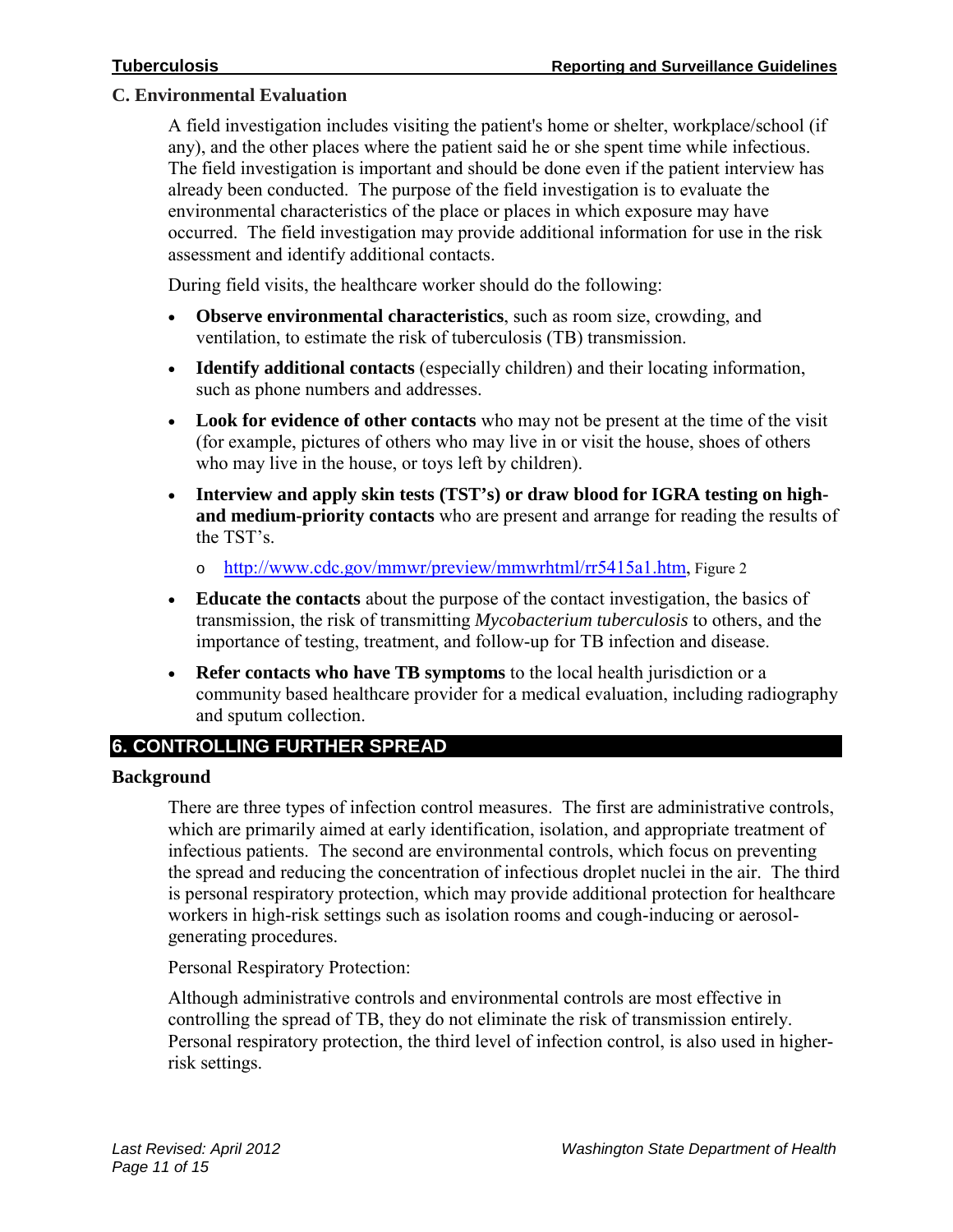o [http://www.cdc.gov/mmwr/preview/mmwrhtml/rr5417a1.htm?s\\_cid=rr5417a1\\_e,](http://www.cdc.gov/mmwr/preview/mmwrhtml/rr5417a1.htm?s_cid=rr5417a1_e) Appendix C

The purpose of a respirator is to reduce exposure by filtering out TB bacilli from room air before the air is breathed into a person's lungs. Respirators used for TB control should be approved for use by the National Institute for Occupational Safety and Health (NIOSH).

# **A. Infection Control Recommendations / Case Management**

- 1. Hospitalized patient: Isolate the patient, if necessary (if the patient has positive acid-fast bacilli [AFB] sputum smear results and/or cavitary disease) or high suspicion for active TB disease even if smear negative. Advise staff to take personal respiratory precautions, if necessary
- 2. Non-hospitalized patients with sputum smear positive TB should not attend school, go to work, fly on commercial airlines, etc. For additional information, regarding infection control: [http://www.doh.wa.lcl/Portals/1/Documents/Pubs/343-071-WATBManual-](http://www.doh.wa.lcl/Portals/1/Documents/Pubs/343-071-WATBManual-InfectionControl.pdf)[InfectionControl.pdf](http://www.doh.wa.lcl/Portals/1/Documents/Pubs/343-071-WATBManual-InfectionControl.pdf)
- 3. Confirm the completion of treatment
	- Verify completion of treatment after treatment was started based on:
		- Regimen
		- **Interruptions**
		- Response to treatment
		- Number of weeks on DOT
		- Number of doses taken
	- Submit patient updates to DOH using PHIMS and hardcopy records of ongoing contact investigations

# **B. Contact Management**

During the initial encounter with a contact, which should be accomplished within 3 working days of the contact having been identified; the investigator gathers background health information and makes a face-to-face assessment of the person's health. Administering a TB test at this time accelerates the diagnostic evaluation.

The health department record should include:

- previous *M. tuberculosis* infection or disease and related treatment;
- contact's verbal report and documentation of previous TST results;
- current symptoms of TB illness (e.g., cough, chest pain, hemoptysis, fever, chills, night sweats, appetite loss, weight loss, malaise, or easy fatigability);
- medical conditions or risk factors making TB disease more likely (e.g., HIV infection, intravenous drug use, diabetes mellitus, silicosis, prolonged corticosteroid therapy, other immunosuppressive therapy, head or neck cancer, hematological and reticuloendothelial diseases, end-stage renal disease, intestinal bypass or gastrectomy, chronic malabsorption syndrome, or low body weight);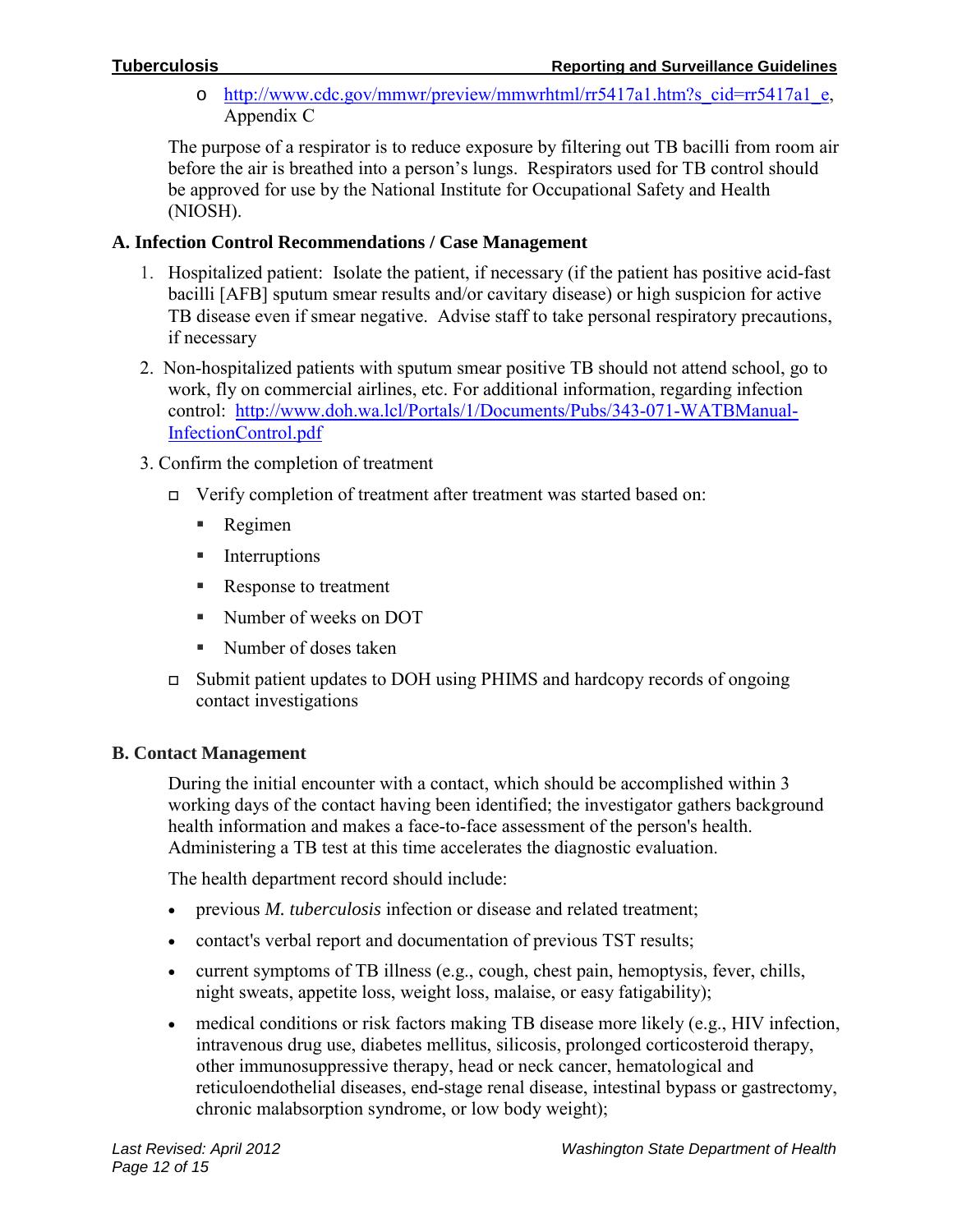- mental health disorders (e.g., psychiatric illnesses and substance abuse disorders);
- type, duration, and intensity of TB exposure; and
- sociodemographic factors (e.g., age, race or ethnicity, residence, and country of birth) (see Data Management and Evaluation of Contact Investigations).

For more information: [http://www.doh.wa.lcl/Portals/1/Documents/Pubs/343-071-](http://www.doh.wa.lcl/Portals/1/Documents/Pubs/343-071-WATBManual-ContactInvestigation.pdf) [WATBManual-ContactInvestigation.pdf](http://www.doh.wa.lcl/Portals/1/Documents/Pubs/343-071-WATBManual-ContactInvestigation.pdf) 

#### **C. Environmental Measures**

During field visits, the healthcare worker should observe environmental characteristics, such as room size, crowding, and ventilation, to estimate the risk of tuberculosis (TB) transmission. Air volume, exhaust rate, and circulation assist in predicting the likelihood of transmission in an enclosed space. In large indoor settings, the degree of proximity between contacts and the index patient can influence the likelihood of transmission. The most practical system for grading exposure settings is to categorize them by size (e.g., "1" being the size of a vehicle or car, "2" the size of a bedroom, "3" the size of a house, and "4" a size larger than a house). The volume of air shared between an infectious TB patient and contacts dilutes the infectious particles. Local circulation and overall room ventilation also dilute infectious particles, but both factors have to be considered because they can redirect exposure into spaces that were not visited by the index patient. (2)

# **7. MANAGING SPECIAL SITUATIONS**

#### **A. TB Outbreaks**

A TB outbreak indicates potential extensive transmission. 1) A TB patient was contagious, 2) contacts were exposed for a substantial period, and 3) the interval since exposure has been sufficient for infection to progress to disease. An outbreak investigation involves several overlapping contact investigations, with a surge in the need for public health resources. More emphasis on active case finding is recommended, which can result in more contacts than usual having chest radiographs and specimen collection for mycobacteriologic assessment.

#### **B. Congregate Settings:**

Outbreak cases can be distinguished from other cases only when certain associations in time, location, patient characteristics, or *Mycobacterium tuberculosis* attributes (e.g., drug resistance patterns or genotype) become apparent. In low-incidence jurisdictions, any temporal cluster is suspicious for an outbreak. A working definition of a potential *TB outbreak* is helpful for planning and response, and may include any of the following six criteria (based on surveillance and epidemiology):

- 1. An increase in TB cases has occurred which is above the expected number of TB cases
- 2. During and because of a contact investigation, two or more contacts are identified as having TB disease, regardless of their assigned priority (i.e., high, medium, or low priority)
- 3. Any two or more cases occurring within one year of each other are discovered to be linked, and the linkage is established outside of a contact investigation (e.g., two patients who received a diagnosis of TB disease outside a contact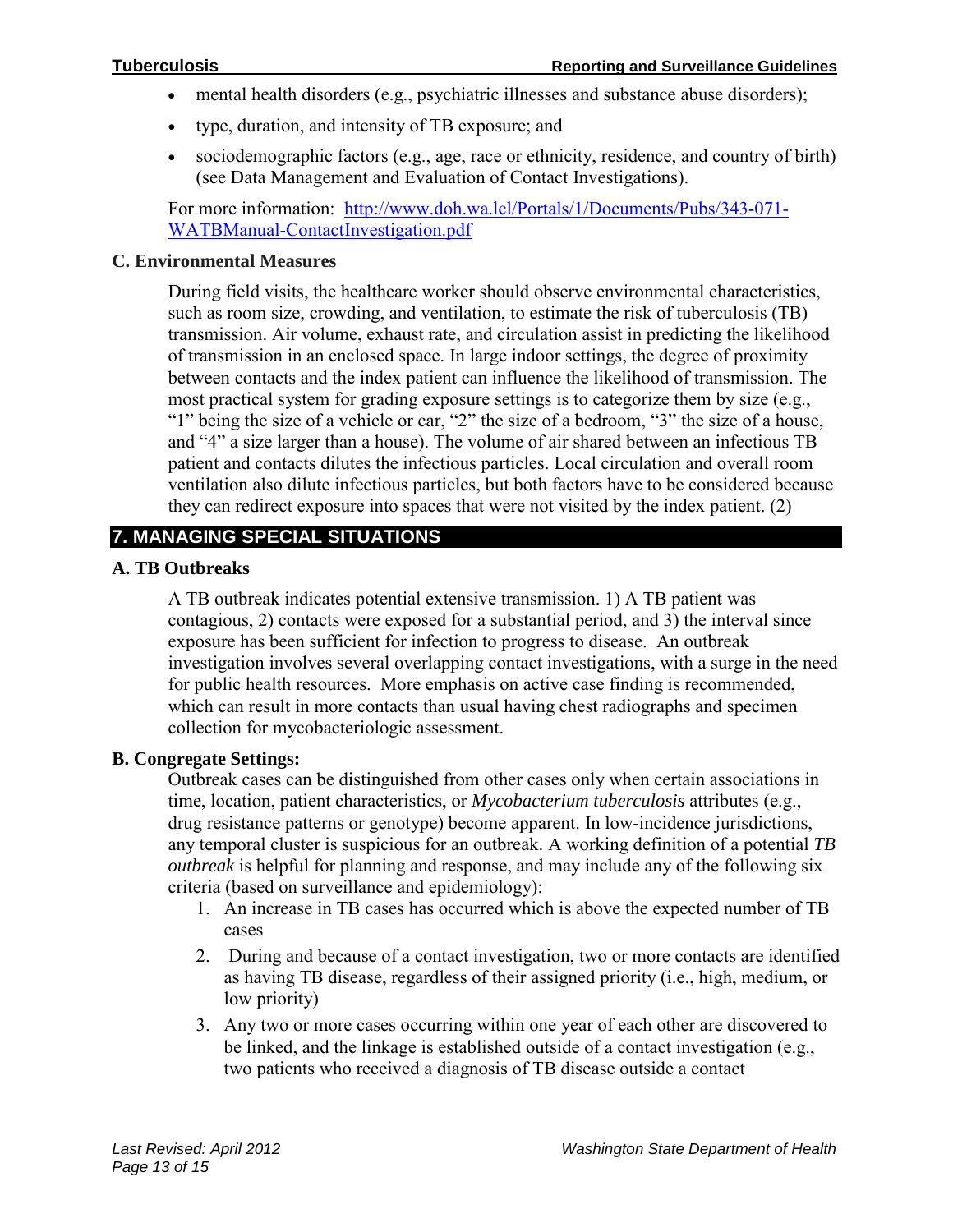investigation are found to work in the same office and only one or neither of the persons was listed as a contact to the other)

4. A genotype cluster leads to discovery of one or more verified transmission links that were missed during a contact investigation within the prior two years

Criteria based on program resources:

- 5. Transmission is continuing despite adequate control efforts by the TB control program
- 6. Contact investigation associated with increased cases requires additional outside help

# **C. Transportation Modes:**

Transmissions of *M.tuberculosis* have been confirmed on vessels at sea, commercial aircraft, passenger trains and buses. Investigations should be made when single flight exposure time is >8 hours as currently recommended for commercial airline travel.

# **D. Multiple Drug Resistant (MDR) and Extreme Drug Resistant (XDR) TB:**

The occurrence of drug resistance does not change recommendations for assigning contact priorities. Special consideration should be given to instances when resistance is acquired during treatment or when drug resistance was detected late during the treatment course, because these patients might have had prolonged periods of infectiousness. Treatment regimens for infected contacts require expert consultation.

# **8. ROUTINE PREVENTION**

# **A. Vaccine Recommendations**

None.

#### **B. Prevention Recommendations**

State and local health departments have the primary responsibility for preventing and controlling TB. However, other health care providers who provide TB services also have responsibility for preventing and controlling TB in their communities. Prevention and control efforts should include three priority strategies: (1) identifying and treating all persons who have TB disease, (2) finding and evaluating persons who have been in contact with TB patients to determine whether they have TB infection or disease, and treating them appropriately, and (3) testing high-risk groups for TB infection to identify candidates for treatment of latent infection and to ensure the completion of treatment.

[http://www.doh.wa.lcl/Portals/1/Documents/Pubs/343-071-WATBManual-](http://www.doh.wa.lcl/Portals/1/Documents/Pubs/343-071-WATBManual-DiagnosisofLTBI.pdf)[DiagnosisofLTBI.pdf](http://www.doh.wa.lcl/Portals/1/Documents/Pubs/343-071-WATBManual-DiagnosisofLTBI.pdf) 

# **ACKNOWLEDGEMENTS**

We would like to acknowledge the Oregon Department of Human Services for developing the format of this document.